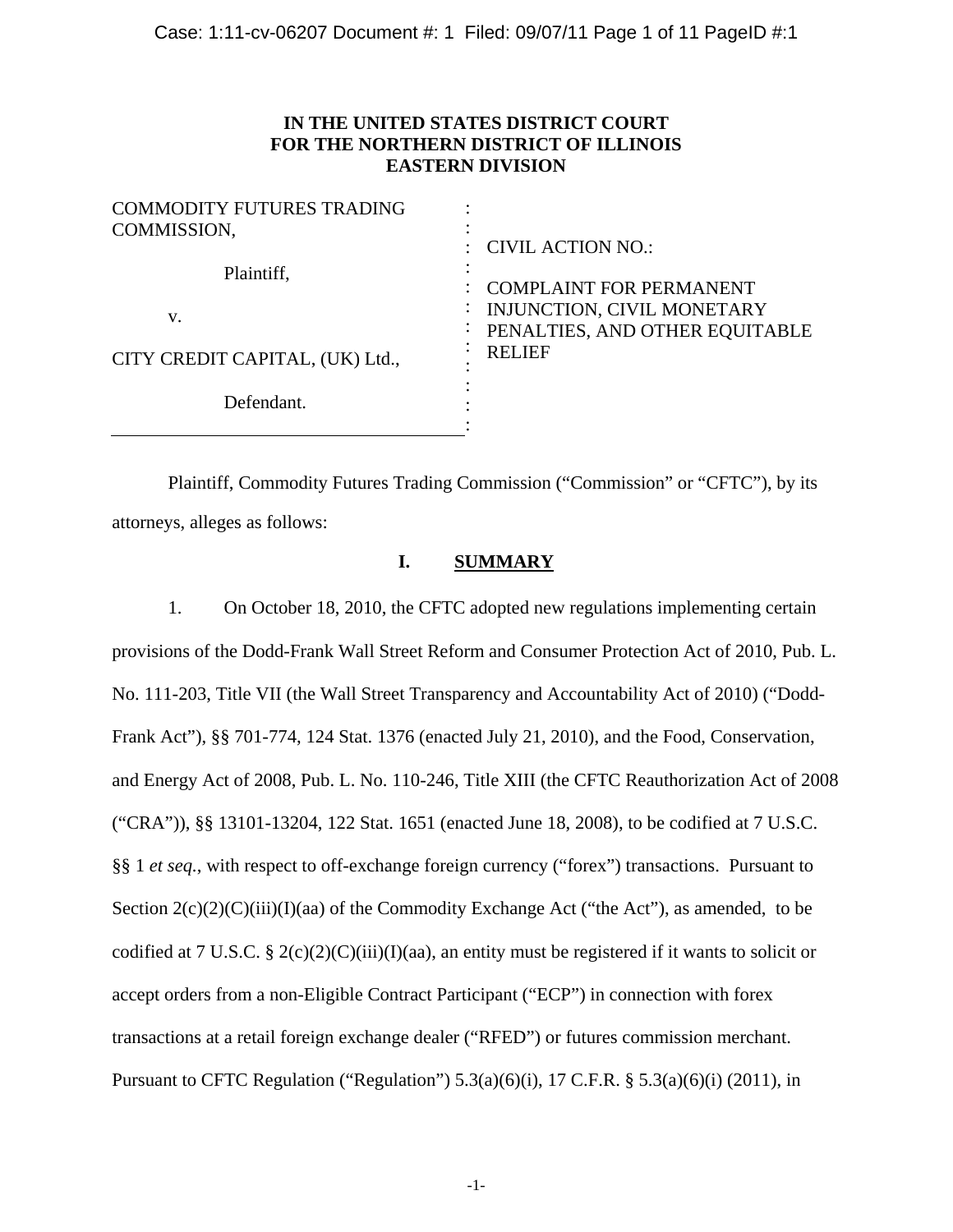#### Case: 1:11-cv-06207 Document #: 1 Filed: 09/07/11 Page 2 of 11 PageID #:2

connection with retail forex transactions, all RFEDs must have been registered with the CFTC by October 18, 2010.

2. Beginning on October 18, 2010 and continuing to the present (the "relevant period"), City Credit Capital, (UK) Ltd. ("City Credit") solicits or accepts orders from non-ECPs located in the United States in connection with retail forex transactions and is, or offers to be, the counterparty to these retail forex transactions without being registered as an RFED with the CFTC, in violation of Section  $2(c)(2)(C)(iii)(I)(aa)$  of the Act, as amended, to be codified at 7 U.S.C. § 2(c)(2)(C)(iii)(I)(aa) and Regulation 5.3(a)(6)(i), 17 C.F.R. § 5.3(a)(6)(i).

3. By virtue of this conduct and the further conduct described herein, City Credit has engaged, is engaging, or is about to engage in acts and practices in violation of the Act, as amended, and the Regulations.

4. Accordingly, pursuant to Section 6c of the Act, as amended, to be codified at 7 U.S.C. § 13a-1, and Section 2(c)(2) of the Act, as amended, to be codified at 7 U.S.C. § 2(c)(2), the Commission brings this action to enjoin City Credit's unlawful acts and practices and to compel its compliance with the Act, as amended, and the Regulations and to further enjoin City Credit from engaging in certain commodity or forex-related activity, including, through its website, soliciting customers or offering to be the counterparty to customers' forex transactions, without appropriate registration with the Commission.

5. In addition, the Commission seeks civil monetary penalties and remedial ancillary relief, including, but not limited to, trading and registration bans, disgorgement, rescission, preand post-judgment interest, and such other relief as the Court may deem necessary and appropriate.

-2-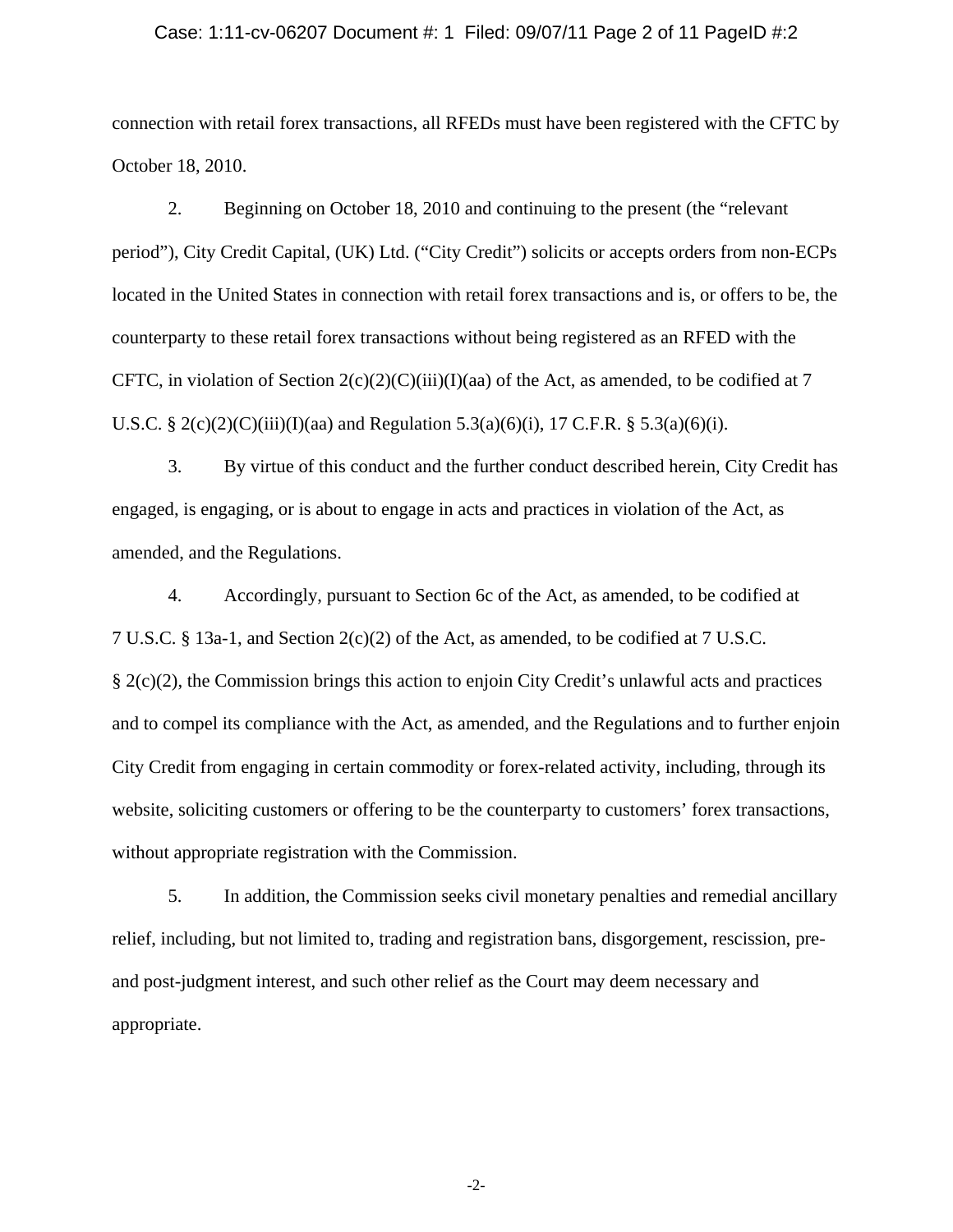#### Case: 1:11-cv-06207 Document #: 1 Filed: 09/07/11 Page 3 of 11 PageID #:3

6. Unless restrained and enjoined by this Court, City Credit likely will continue to engage in the acts and practices alleged in this Complaint and similar acts and practices, as more fully described below.

#### **II. JURISDICTION AND VENUE**

7. Section 6c(a) of the Act, as amended, to be codified at 7 U.S.C. § 13a-1(a), authorizes the Commission to seek injunctive relief against any person whenever it shall appear to the Commission that such person has engaged, is engaging, or is about to engage in any act or practice constituting a violation of the Act or any rule, regulation, or order thereunder.

8. The Commission has jurisdiction over the conduct and transactions at issue in this case pursuant to Section 6c of the Act, as amended, to be codified at 7 U.S.C. § 13a-1, and Section  $2(c)(2)$  of the Act, as amended, to be codified at 7 U.S.C. §  $2(c)(2)$ .

9. Venue properly lies with the Court pursuant to Section 6c(e) of the Act, as amended, to be codified at 7 U.S.C. § 13a-1(e), because City Credit transacts business in this District and certain transactions, acts, practices, and courses of business alleged in this Complaint occurred, are occurring, and/or are about to occur within this District.

### **III. PARTIES**

10. Plaintiff **Commodity Futures Trading Commission** is an independent federal regulatory agency charged by Congress with the administration and enforcement of the Act, 7 U.S.C. § 1 *et seq*., and the Regulations thereunder, 17 C.F.R. § 1.1 *et seq*. (2011).

11. Defendant **City Credit Capital, (UK) Ltd.** is a company that is located in London, UK. City Credit's principal place of business is located at  $20<sup>th</sup>$  Floor Tower 42, 25 Old Broad Street, London, UK EC2N 1HQ. City Credit has never been registered with the Commission in any capacity.

-3-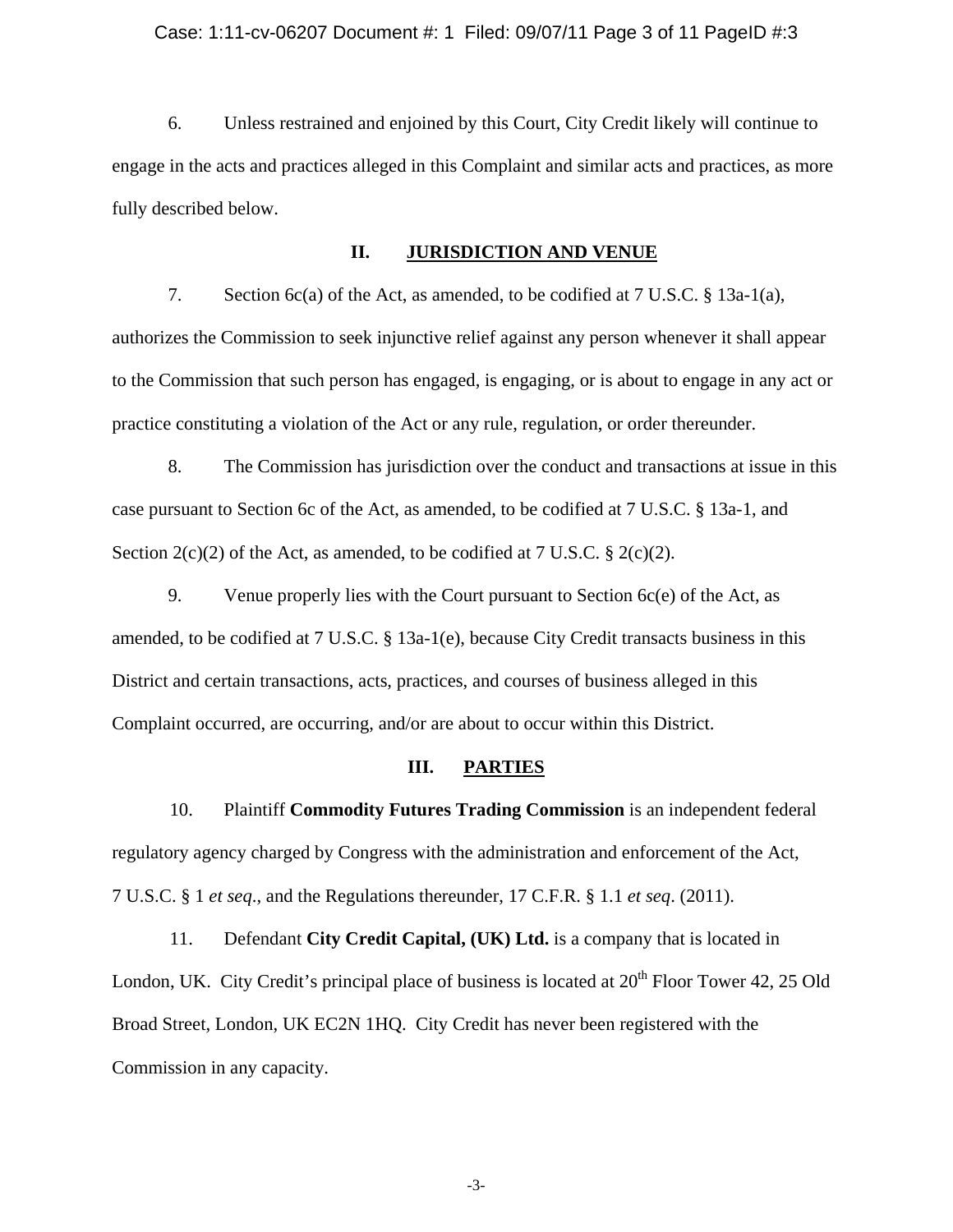### **IV. STATUTORY BACKGROUND**

12. For the purposes of trading retail forex, a "retail foreign exchange dealer" is defined in Regulation 5.1(h)(1), 17 C.F.R.  $\S$  5.1(h)(1) (2011), as any person that is, or offers to be, the counterparty to a retail forex transaction, except for certain persons not relevant to this Complaint.

13. An ECP is defined by the Act, in relevant part, as an individual with total assets in excess of (i) \$10 million, or (ii) \$5 million and who enters the transaction "to manage the risk associated with an asset owned or liability incurred, or reasonably likely to be owned or incurred, by the individual." *See* Section 1a of the Act, as amended, to be codified at 7 U.S.C. § 1a.

### **V. FACTS**

14. On October 18, 2010, the Commission adopted new regulations implementing certain provisions of the Dodd-Frank Act and the CRA. For the purposes of retail forex transactions, the new regulations, among other things, require RFEDs to register with the CFTC.

15. City Credit solicits potential United States customers who are not ECPs to open leveraged forex trading accounts through its website, http://www.cccapital.co.uk. This website is hosted by a server located in Hong Kong and the domain name is registered through a domain name registrar in Canada.

16. City Credit also solicits potential United States customers who are not ECPs to open leveraged forex trading accounts through what it refers to as "Introducing Agents." These "Introducing Agents" are independent agents who may receive a commission for introducing clients to City Credit.

17. As advertised on its website, City Credit offers individual customers the opportunity to trade forex.

-4-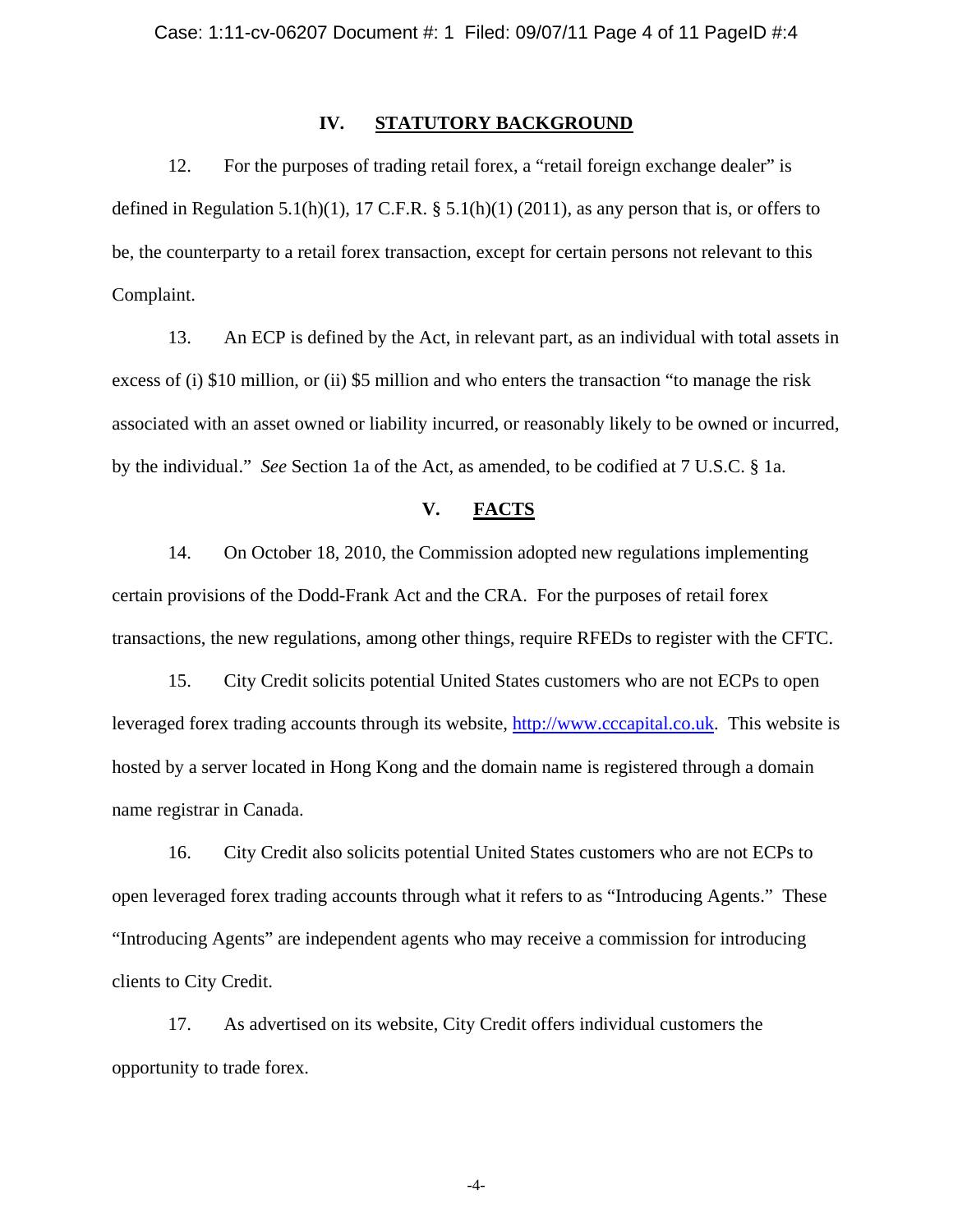#### Case: 1:11-cv-06207 Document #: 1 Filed: 09/07/11 Page 5 of 11 PageID #:5

18. Customers can open trading accounts by submitting information online through City Credit's website, by downloading the account opening documents from the website and mailing the completed documents to City Credit, or by completing account opening documents supplied to them by an "Introducing Agent."

19. The City Credit Personal Account Application Form asks that the prospective client enter certain information, such as her name, address, including country of residence, telephone and email contact information.

20. Although City Credit inquires about an account holder's annual income, it fails to inquire about its prospective customers' net worth and thus cannot determine if they have total assets of \$5 million and if they are ECPs.

21. To complete the account opening procedure, the customer must fund his or her account by using one of various options and may do so with any major currency. However, City Credit specified that the minimum deposit requirement is \$5,000 U.S. dollars.

22. During the relevant period, City Credit has offered to act as a counterparty to and solicited and accepted orders from at least 112 United States retail forex customers.

23. Through its website during the relevant period, City Credit solicits, accepts and executes orders from United States customers who are not ECPs in connection with leveraged retail forex transactions at City Credit and offers to act as a counterparty to U.S. customers.

24. City Credit fails to inquire whether a prospective customer has the ability or the business need to accept foreign currency into his bank account.

25. The retail forex transactions City Credit engages in with non-ECP United States customers during the relevant period neither result in delivery within two days nor create an enforceable obligation to deliver between a seller and a buyer who have the ability to deliver and

-5-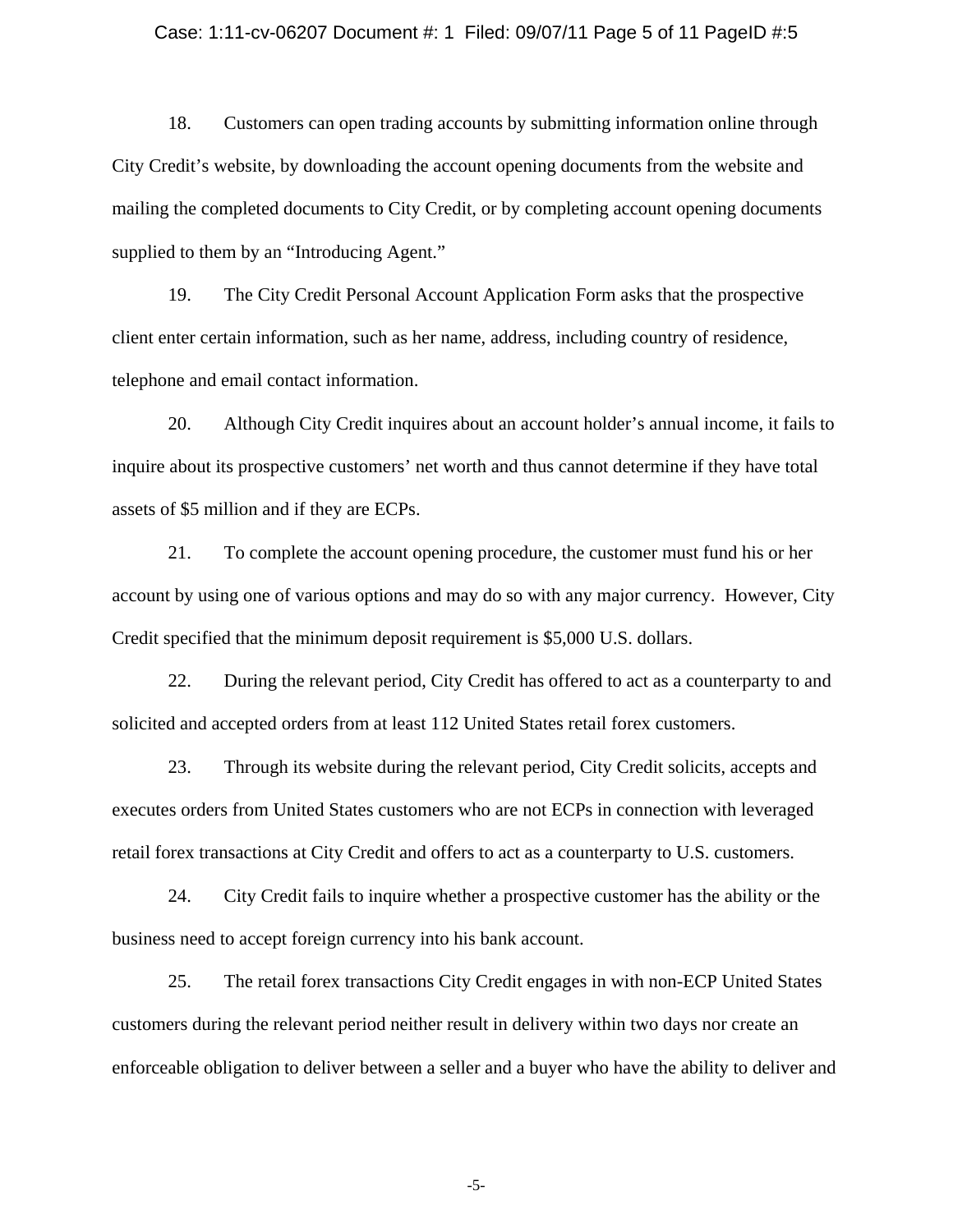### Case: 1:11-cv-06207 Document #: 1 Filed: 09/07/11 Page 6 of 11 PageID #:6

accept delivery, respectively, in connection with their lines of business. Rather, these retail forex transactions remain open from day to day and ultimately are offset without anyone making or taking delivery of actual currency (or facing an obligation to do so).

26. Thus, City Credit has been and is acting as an RFED and continues to do so by acting as a counterparty for United States customers to trade forex at City Credit.

27. By the date of the filing of this complaint, City Credit has not registered with the Commission as an RFED or in any other capacity. Furthermore, City Credit is not exempt from registration.

## **VI. VIOLATIONS OF THE COMMODITY EXCHANGE ACT**

## **COUNT ONE: VIOLATION OF SECTION 2(c)(2)(C)(iii)(I)(aa) OF THE ACT, AS AMENDED: FAILURE TO REGISTER**

28. Paragraphs 1 through 27 are realleged and incorporated herein.

29. During the relevant period, City Credit solicits and accepts orders from non-ECPs in connection with leveraged or margined forex transactions at an RFED. City Credit engages in this conduct without being registered at an RFED, as required by Regulation 5.3(a)(6)(i), 17 C.F.R. § 5.3(a)(6)(i) (2011), all in violation of Section  $2(c)(2)(C(iii)(I)(aa)$  of the Act, as amended, to be codified at 7 U.S.C.  $\S 2(c)(2)(C(iii))(I)(aa)$ .

30. Each day that City Credit engages in this conduct since October 18, 2010 is alleged as a separate and distinct violation of Section  $2(c)(2)(C)(iii)(I)(aa)$  of the Act, as amended, to be codified at 7 U.S.C.  $\S 2(c)(2)(C)(iii)(I)(aa)$ .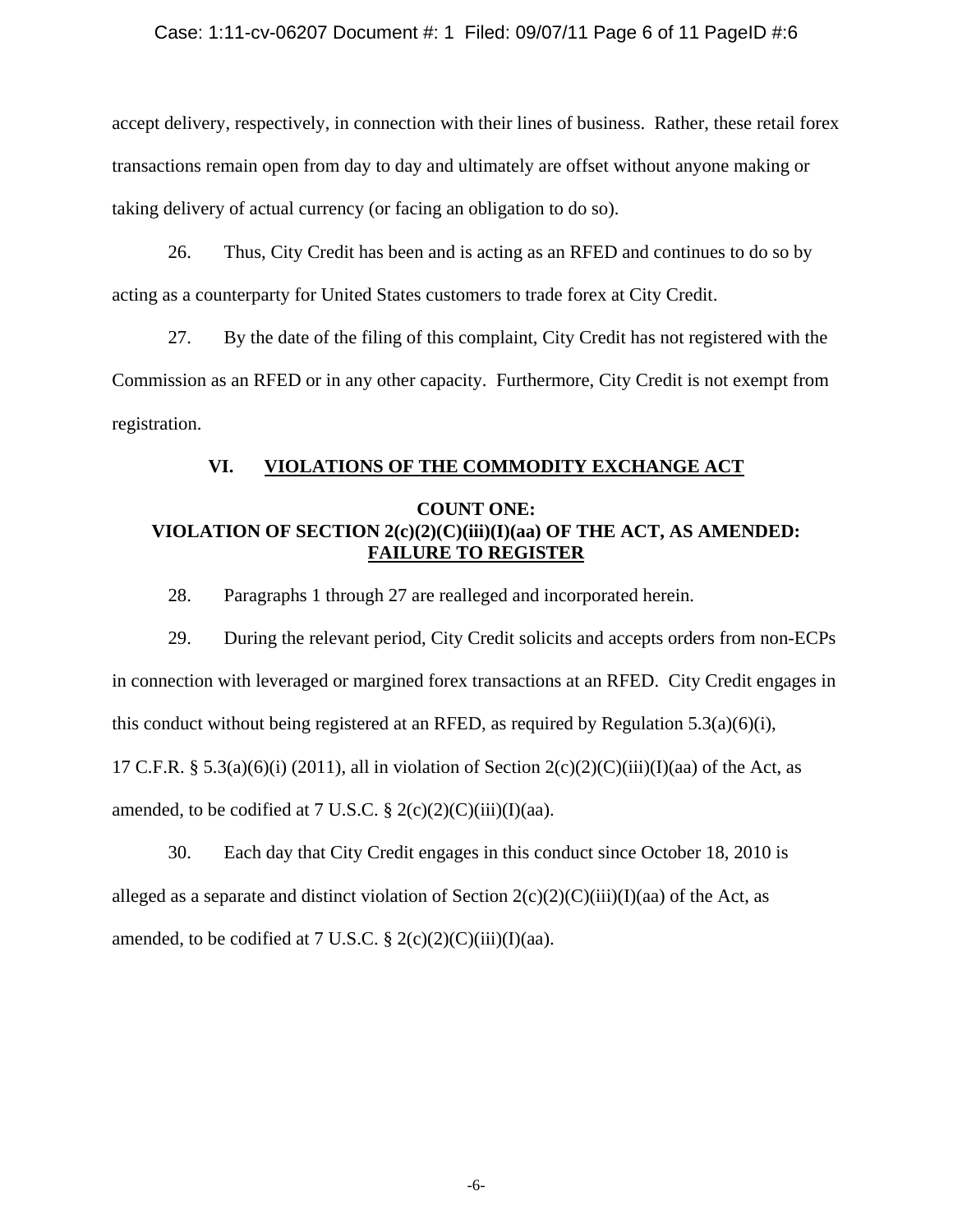## **COUNT TWO: VIOLATION OF REGULATION 5.3(a)(6)(i) FAILURE TO REGISTER AS A RETAIL FOREIGN EXCHANGE DEALER**

31. Paragraphs 1 through 27 are realleged and incorporated herein.

32. During the relevant period, City Credit is, or offers to be, the counterparty to retail forex transactions without being registered as an RFED in violation of Regulation 5.3(a)(6)(i), to be codified at 17 C.F.R. § 5.3(a)(6)(i) (2011).

33. Each day that City Credit fails to register as an RFED since October 18, 2010 is alleged as a separate and distinct violation of Regulation 5.3(a)(6)(i), 17 C.F.R. § 5.3(a)(6)(i) (2011).

## **VII. RELIEF REQUESTED**

WHEREFORE, the CFTC respectfully requests that this Court, as authorized by Section 6c of the Act, as amended, to be codified at 7 U.S.C. § 13a-1, and pursuant to its own equitable powers, enter:

A. An order finding that City Credit violated Section  $2(c)(2)(C)(iii)(I)(aa)$  of the Act, as amended, to be codified at 7 U.S.C.  $\S 2(c)(2)(C(iii))(I)(aa);$ 

B. An order finding that City Credit violated Regulation 5.3(a)(6)(i), 17 C.F.R. § 5.3(a)(6)(i) (2011);

C. An order of permanent injunction prohibiting City Credit, and any other person or entity associated with it, from engaging in conduct in violation of Section  $2(c)(2)(C)(iii)(I)(aa)$  of the Act, as amended, to be codified at 7 U.S.C. § 2(c)(2)(C)(iii)(I)(aa);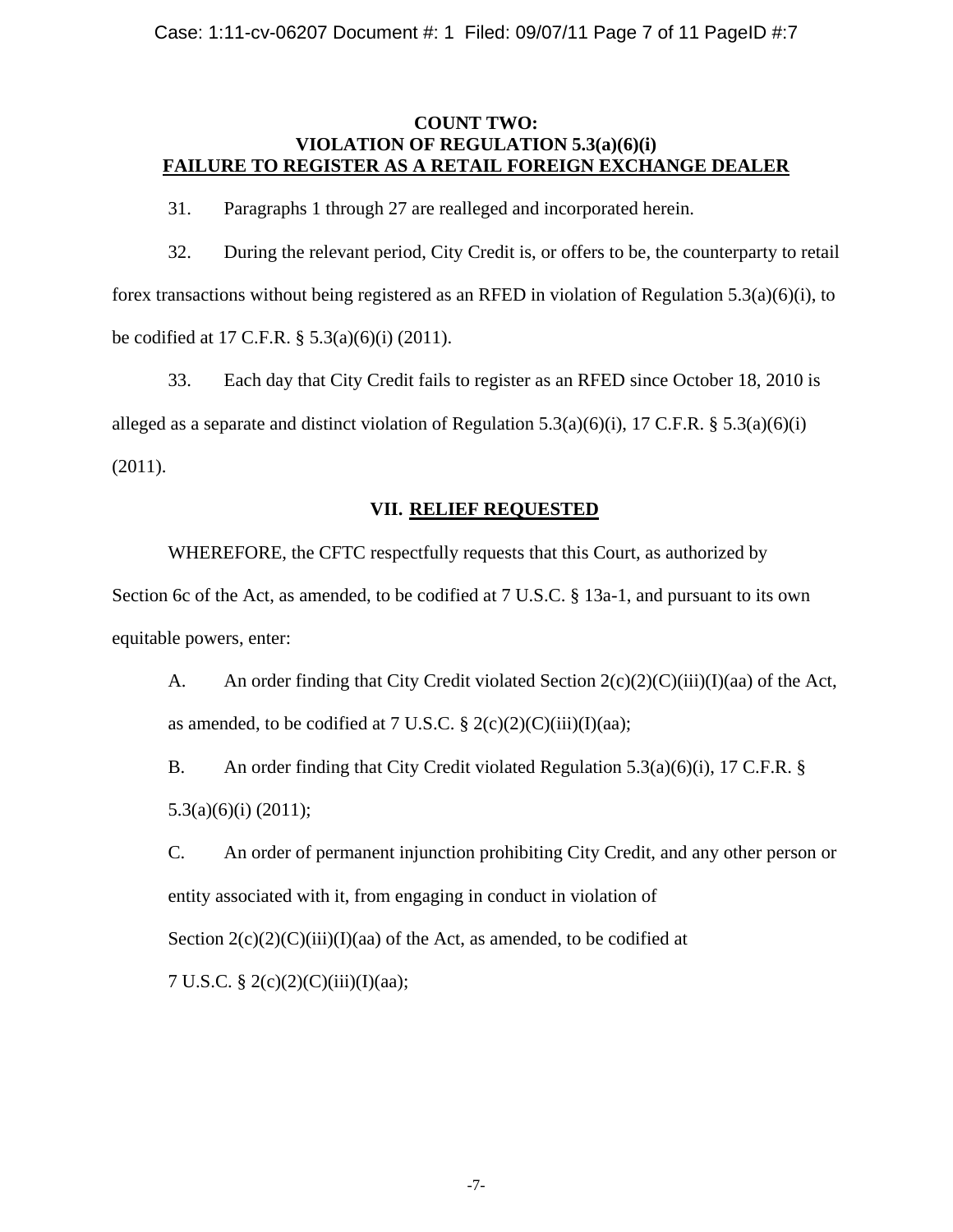Case: 1:11-cv-06207 Document #: 1 Filed: 09/07/11 Page 8 of 11 PageID #:8

D. An order of permanent injunction prohibiting City Credit, and any other person or entity associated with it, from engaging in conduct in violation of Regulation 5.3(a)(6)(i), 17 C.F.R. § 5.3(a)(6)(i) (2011);

E. An order of permanent injunction prohibiting City Credit, and any other person or entity associated with it or its website, from operating its website while in violation of Section  $2(c)(2)(C)(iii)(I)(aa)$  of the Act, as amended, to be codified at 7 U.S.C. §  $2(c)(2)(C)(iii)(I)(aa)$ , and Regulation 5.3(a)(6)(i), 17 C.F.R. § 5.3(a)(6)(i) (2011);

F. An order of permanent injunction prohibiting City Credit and any successor thereof, from, directly or indirectly:

1) Trading on or subject to the rules of any registered entity (as that term is defined in Section 1a of the Act, as amended, to be codified at 7 U.S.C. § 1a);

2) Entering into any transactions involving commodity futures, options on commodity futures, commodity options (as that term is defined in Regulation 32.1(b)(1), 17 C.F.R. § 32.1(b)(1) (2011)) ("commodity options"), swaps, and/or foreign currency (as described in Sections  $2(c)(2)(B)$  and  $2(c)(2)(C)(i)$  of the Act, as amended, to be codified at 7 U.S.C. §§  $2(c)(2)(B)$  and  $2(c)(2)(c)(i)$  ("forex contracts") for its own personal account or for any account in which it has a direct or indirect interest;

3) Having any commodity futures, options on commodity futures, commodity options, swaps, and/or forex contracts traded on its behalf;

4) Controlling or directing the trading for or on behalf of any other person or entity, whether by power of attorney or otherwise, in any account involving commodity futures, options, commodity options, swaps, and/or forex contracts;

-8-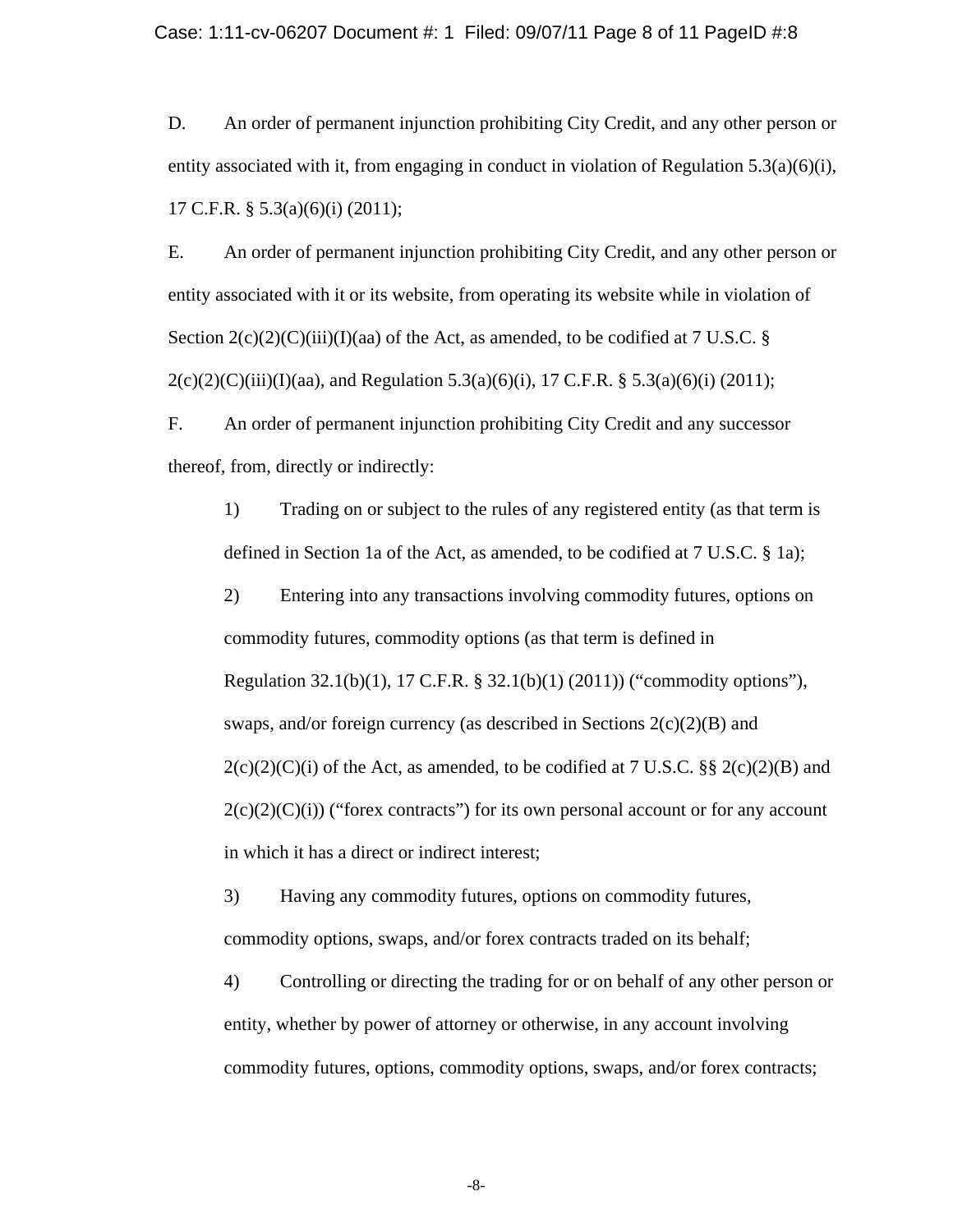5) Soliciting, receiving or accepting any funds from any person for the purpose of purchasing or selling any commodity futures, options on commodity futures, commodity options, swaps and/or forex contracts;

6) Applying for registration or claiming exemption from registration with the CFTC in any capacity, and engaging in any activity requiring such registration or exemption from registration with the CFTC except as provided for in Regulation 4.14(a)(9), 17 C.F.R. § 4.14(a)(9) (2011); and

7) Acting as a principal (as that term is defined in Regulation 3.1(a), 17 C.F.R. § 3.1(a) (2011)), agent, or any other officer or employee of any person registered, exempted from registration or required to be registered with the CFTC except as provided for in Regulation 4.14(a)(9), 17 C.F.R.  $\S$  4.14(a)(9) (2011).

G. Enter an order requiring that City Credit, as well as any of its successors, disgorge to any officer appointed or directed by the Court all benefits received including, but not limited to, salaries, commissions, loans, fees, revenues and trading profits derived, directly or indirectly, from acts or practices that constitute violations of the Act, as amended, and the Regulations, including pre and post-judgment interest;

H. Enter an order directing City Credit and any successors thereof, to rescind, pursuant to such procedures as the Court may order, all contracts and agreements, whether implied or express, entered into between it and any of the customers whose funds were received by them as a result of the acts and practices, which constituted violations of the Act, as amended, and the Regulations as described herein;

I. Enter an order requiring City Credit to pay civil monetary penalties under the Act, to be assessed by the Court, in amounts of not more than the greater of: (1) triple its

-9-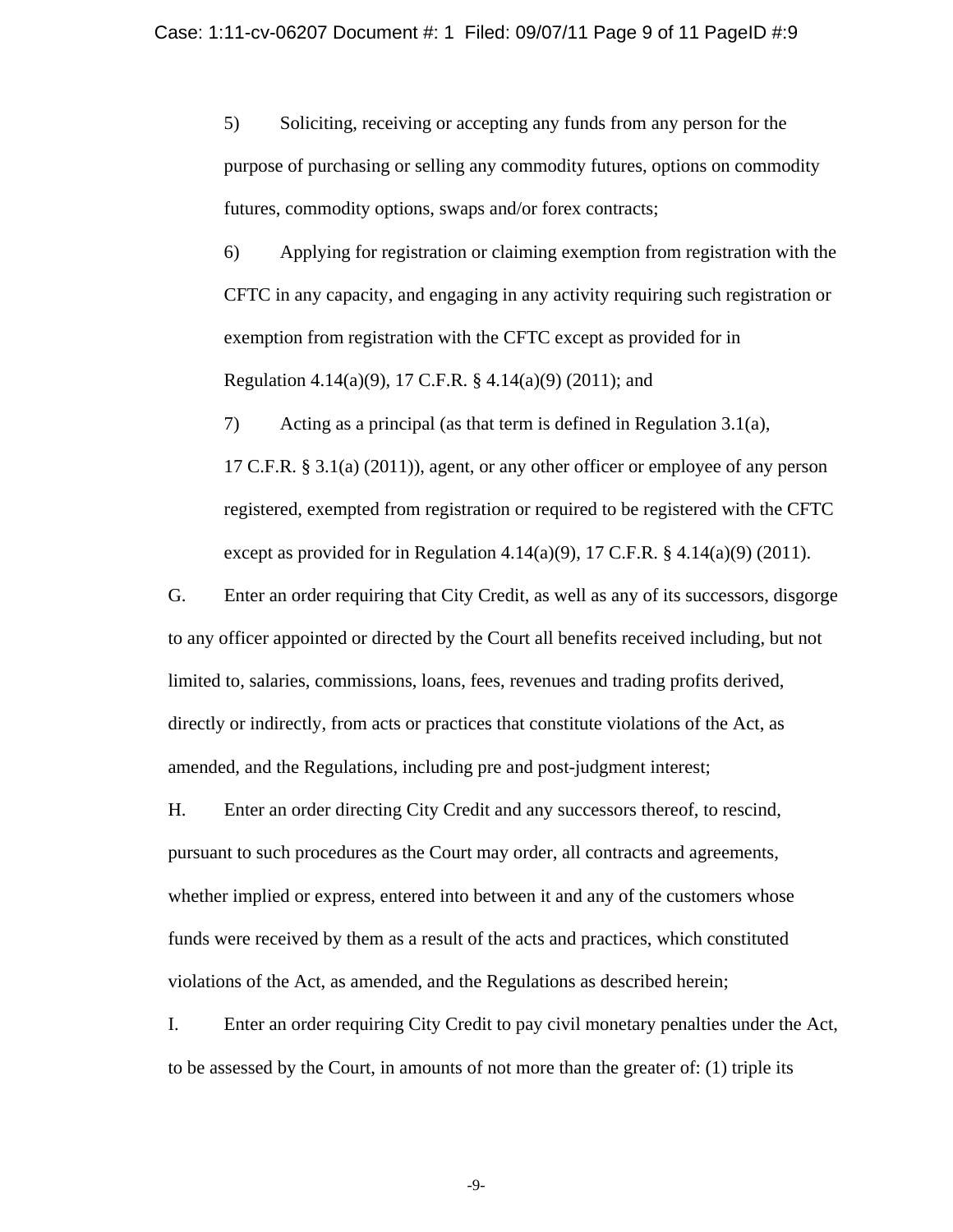monetary gain for each violation of the Act, as amended, and the Regulations or (2) \$140,000 for each violation committed on or after October 23, 2008;

J. Enter an order requiring City Credit to pay costs and fees as permitted by

28 U.S.C. §§ 1920 and 2412(a)(2) (2006); and

K. Enter an order providing such other and further relief as this Court may deem necessary and appropriate under the circumstances.

September 7, 2011

# Respectfully submitted,

# COMMODITY FUTURES TRADING COMMISSION

/s/ Susan B. Padove

Susan B. Padove Senior Trial Attorney Illinois ARDC No. *spadove@cftc.gov*

Elizabeth M. Streit Chief Trial Attorney Illinois ARDC No. 06188119

Scott R. Williamson Deputy Regional Counsel Illinois ARDC No. 06191293

Rosemary Hollinger Regional Counsel Illinois ARDC No. 3123647

Attorneys for Plaintiff Commodity Futures Trading Commission

525 West Monroe Street, Suite 1100 Chicago, Illinois 60661